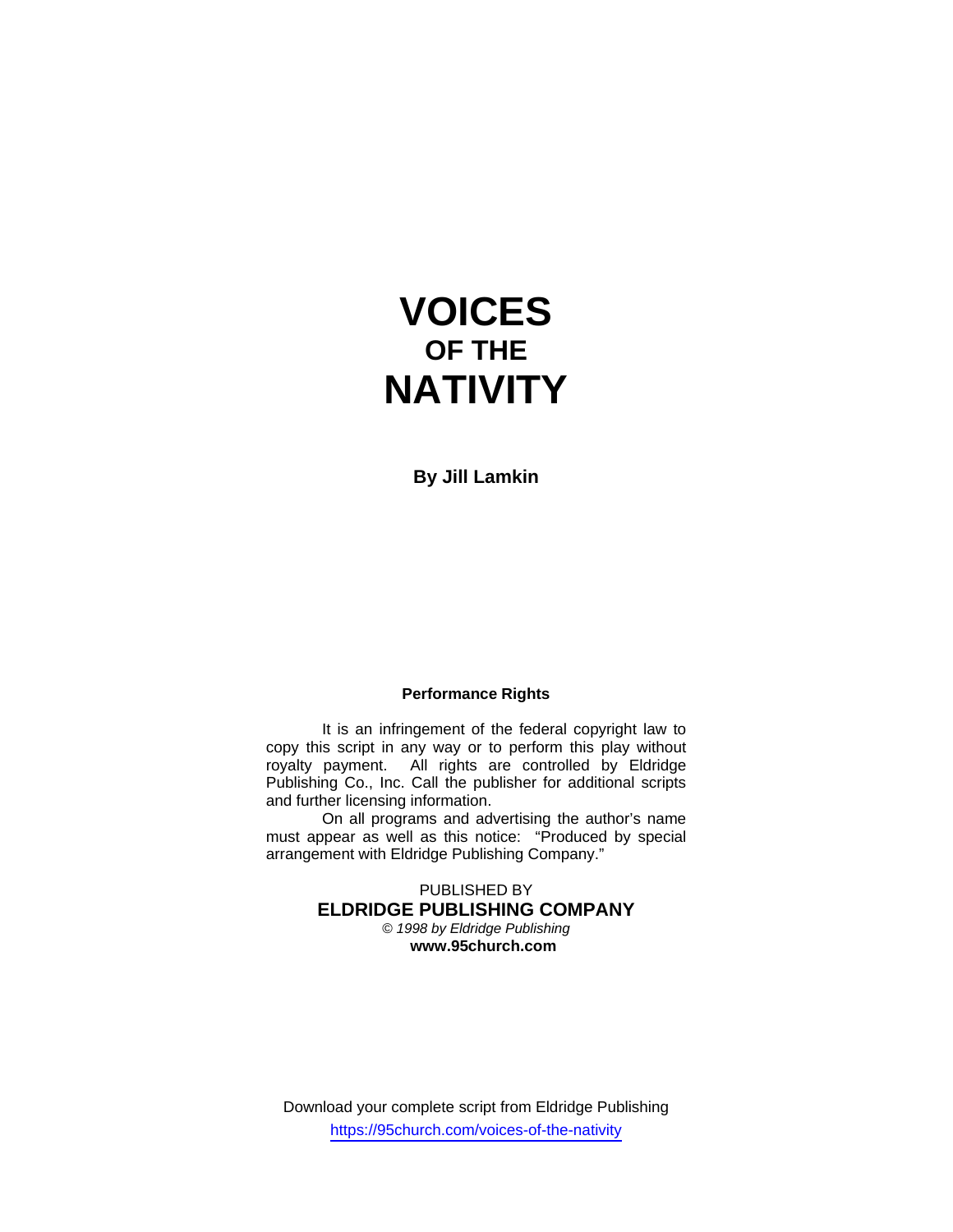*Voices of the Nativity -2-* 

#### **DEDICATION**

*To my husband, Rob and my parents, Mark and Pat, thank you for your love and encouragement; and to my son, Jacob, you are my inspiration to write about birth.* 

*The Playwright*

#### **STORY OF THE PLAY**

What do you say when you see an angel? How do you say "thank you" when the child you've longed for is finally born? How do you let go of your daughter to her new husband and expected child? What are your first words to the tiny, newborn Son of God? Through Christ's birth, God entered and shared our humanity. In this monologue collection, Elizabeth, Zacharias, Mary, Mary's mother, Joseph, and a shepherd tell their stories. They are stories of worship and stories of wonder at a God who would want to be such an intimate part of our lives. Each monologue tells its own story and can be performed alone. When performed together they weave a rich story of the nativity.

#### **CONTENTS**

SOMETHING IS HAPPENING - Elizabeth. I NO LONGER FEAR THE SILENCE - Zacharias. HE WILL HOLD YOU - Mary's mother. NOT EVEN IN MY WILDEST DREAMS Joseph. AN ANGEL TALKED TO ME - Mary. I WAS LOOKING FOR A LAMB WHEN THE ANGEL APPEARED - Shepherd.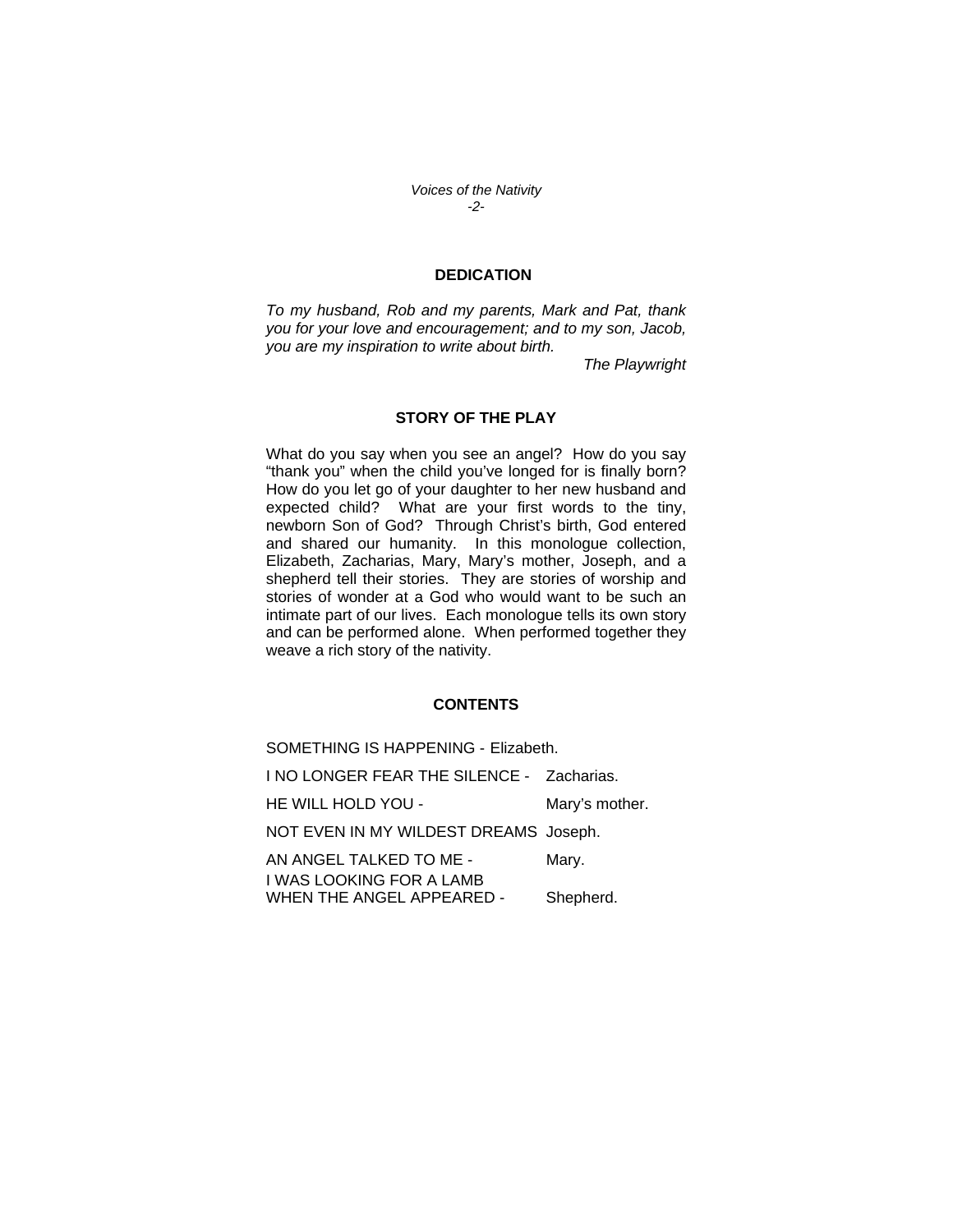## **Something Is Happening**

*(A Monologue for Elizabeth)* 

 Something is happening. I can feel it. Something so immense, it will change everything. For years we have waited...waited for another prophet, waited for the promised Messiah, waited for God to speak...waited and waited...and waited...but we only heard silence, and we only saw emptiness.

The priests continued their duties. My husband, Zacharias, faithfully performed his service to God in the temple. He never said it, but I think he started to wonder why...why all the waiting, all the hoping, all the serving? Where was God? It reminded me of a woman who longs...longs, with every fiber of her being, for a child. Month after month she waits. It reminded me...of me.

 When we first married, I looked at my friends' babies, knowing I would soon hold my own. The months and the years passed. I held only my anguish in my empty arms. I'd hear an occasional whisper and see a knowing nod. *(In a whispered voice.)* "Elizabeth is barren"...I was barren. My heart was empty; so, it seemed was the heart of Israel. Since birth was on my mind, when I thought of Israel, I thought of my people in need of a birth. *(With a laugh.)* I guess when you have babies on your mind, it seems a child can bring hope anywhere, even to a battered, yearning nation.

 All these thoughts were circling through my mind, finding no answers, when Zacharias returned home after his days of service in the temple. He was so quiet. It was the first time I could remember he didn't call a greeting to me. He sat down, rested his head in his hand, and closed his eyes.

 The longer he sat, the more worried I became. I sensed a deep struggle in him. I expected him to say he could no longer serve as a priest. I wondered if the doubt had finally conquered him, but he said nothing. He only motioned for me to sit next to him.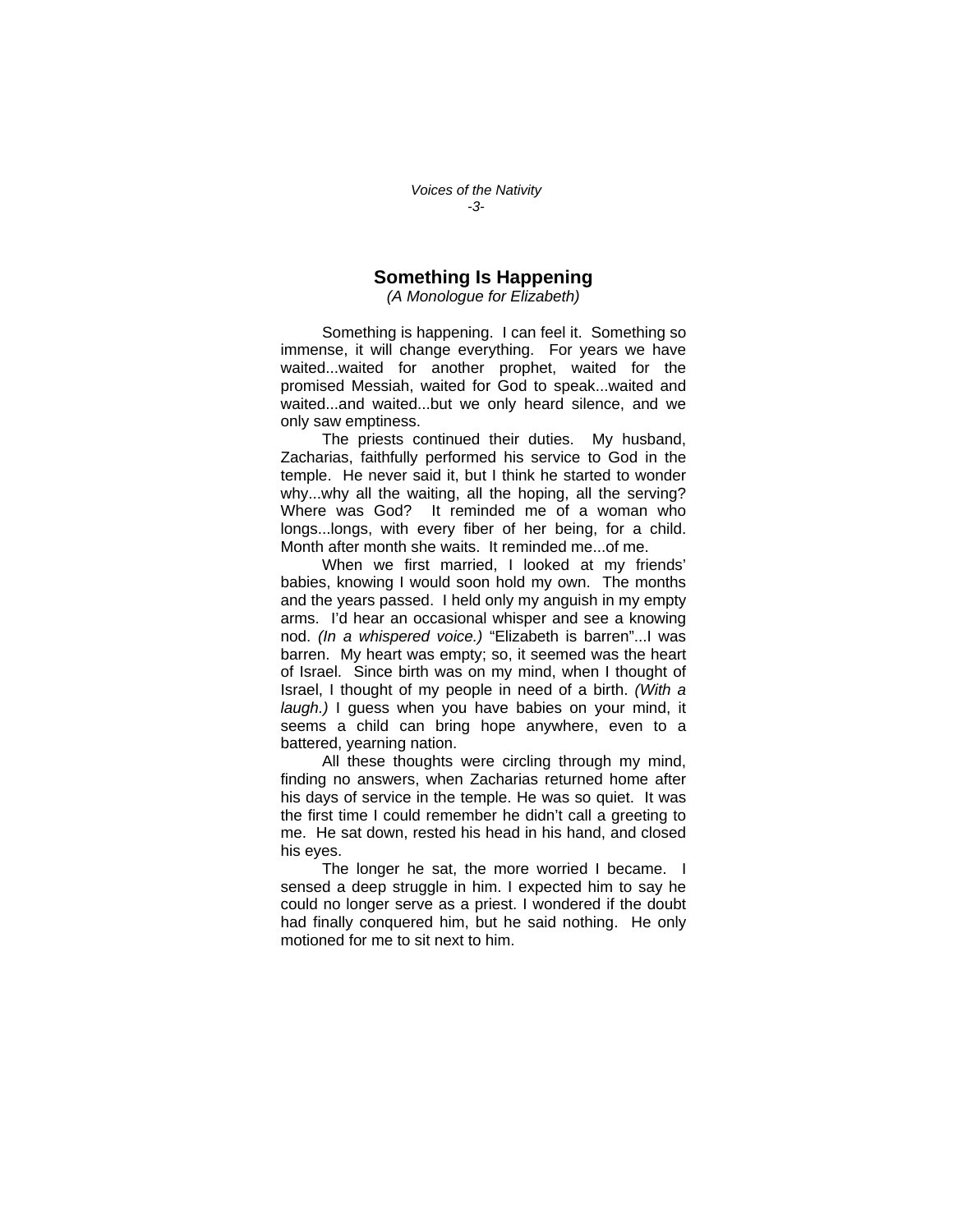Then, through a series of gestures and writing, he told me a story I could hardly let myself believe.

 He had seen an angel! I still shiver when I think of it. He had gone into the temple to burn incense, and there, just to the right of the altar was an angel. My heart missed a beat when he told me. Was Israel's time finally coming? Was God about to break his silence? Would there again be a time of prophets, and of angels? Would we again hear from God? Hope began to warm me, and then I looked at Zacharias. His face was full of...of...of an emotion I had never seen in him. Tears began to roll down his face. I asked if the angel had seen him. He nodded. I suspected it was more than the cold, smokefilled air that had taken his voice.

 I reached for him. As I held his trembling hands, I remembered the old stories. Those who saw angels were filled with wonder and terror. They wrestled and struggled and their lives took a different direction...forever. Something had happened in the temple, but he had no voice to tell me.

 Again, I struggled to understand, and he struggled to communicate it. He seemed to be talking about a baby. I smiled and said that the time for Israel to give birth must be coming. I had told him so often that Israel reminded me of a barren people waiting for life...waiting for birth. But when I talked about Israel, Zacharias would shake his head and point to me. Finally I understood. The baby that would be born was ours. Our own baby.

 Tears ran down my face. Could I dare believe it? My hope had never wavered for Israel. God would redeem her. God would bring her the new birth she longed for. But hope had run out for me. When I aged past normal childbearing years, I mourned what would never be.

 The angel told Zacharias we will have a son. We are to name him John. *(Long pause, quietly.)* There's more. This angel told Zacharias that our son is a forerunner. He will go out in the power and spirit of Elijah to prepare the hearts of people for the Lord. It is more than I could have imagined.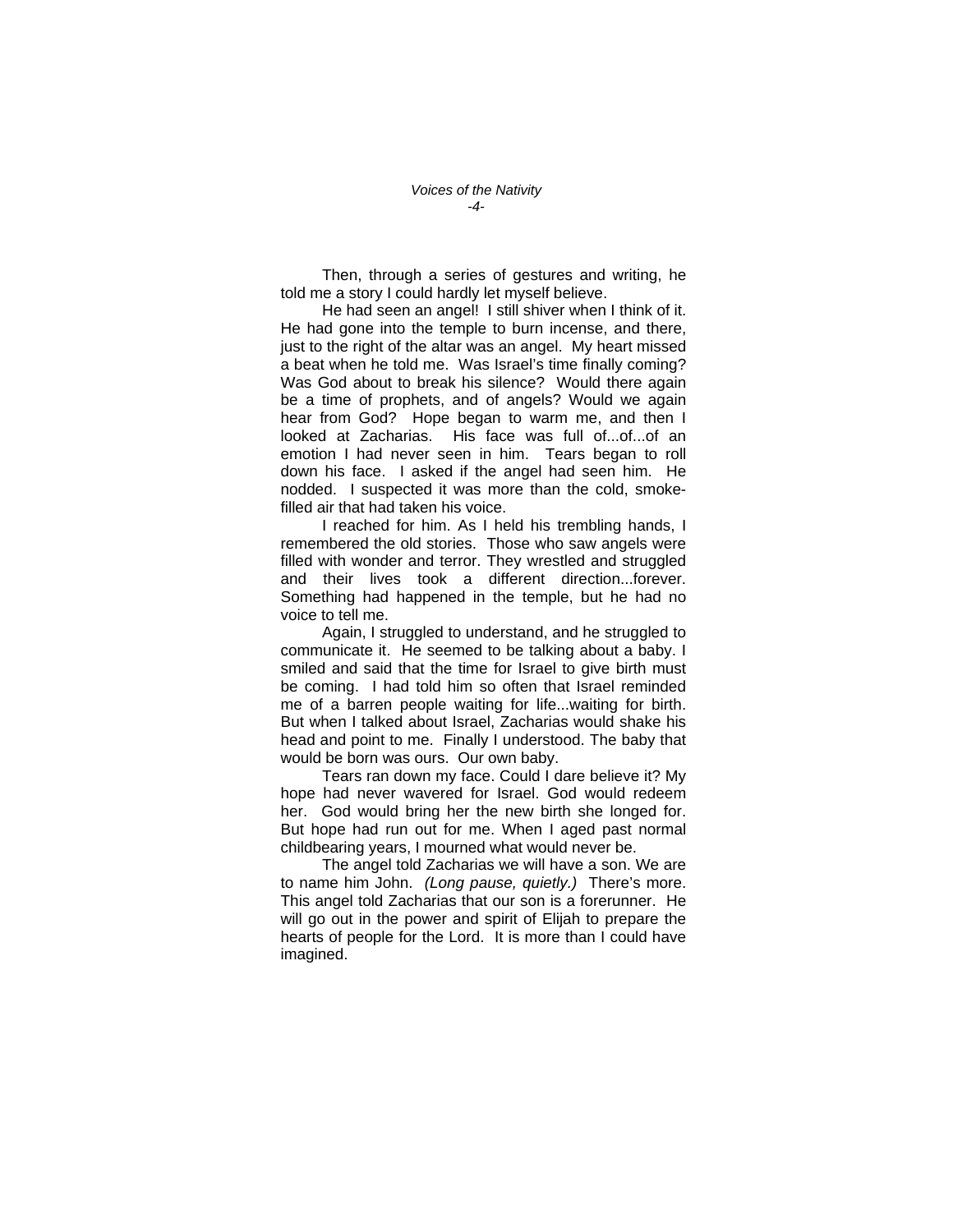It is more than Zacharias could fathom as well. He asked the angel the question he had been asking himself for so long. "How will I know for certain?"

 I can hear him asking the angel. I have heard him ask it so often. When the years seemed to drag by without so much as a whisper from God, I would say, "God will speak. You'll hear Him." He would say, "How will I know for certain?" Because of his doubt, and as a sign to him, the angel took away his voice until the time when these things will happen. He doesn't ask the question now. His thoughts are hard to read.

 Here I am waiting again. Waiting for our son to be born*. (Gently places hands on stomach.)* Waiting for my husband to speak. Waiting, with all of Israel for something, or someone that seems so close. Life is made of so much waiting. We have three months to wait for our child to be born...for our son, John.

I'm convinced time runs more slowly in the waiting periods. There is space in the waiting to think and to wonder. Are we about to witness the coming of our Messiah? Is our son to play a part in his appearance? I can't help but think about birth. I can't help but wonder what form Israel's new birth will take.

I just got word that my cousin, Mary, is coming to visit. She has some kind of news. No one is saying what kind. Something in me says she has news of Israel's birth.

THE END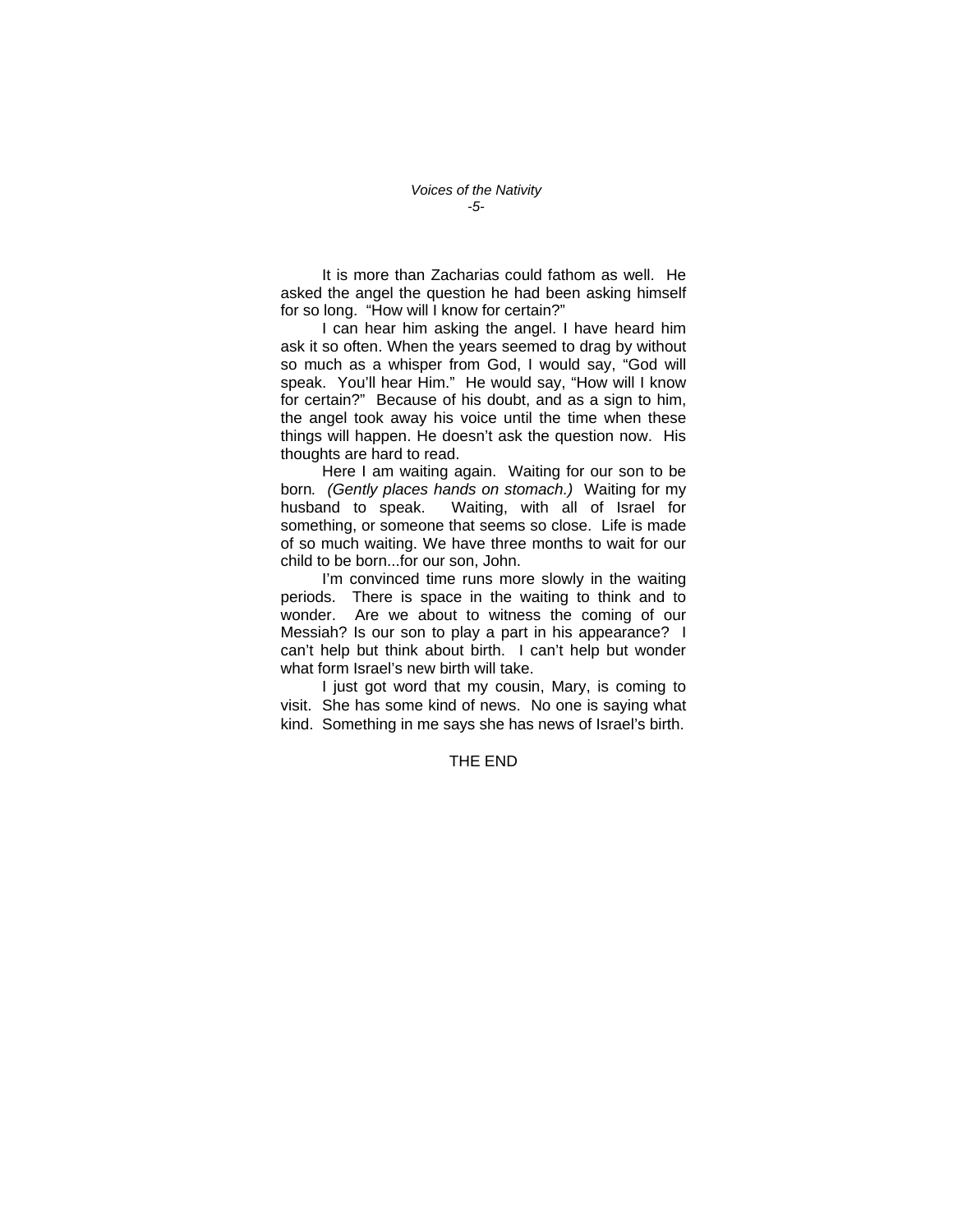## **I No Longer Fear The Silence**

*(A Monologue for Zacharias)* 

 My own words sound strange to my ears. For almost a year, I have been without a voice. I had more to speak of during those months than ever before, but I was silenced. I pointed, nodded, gestured and wrote. People made whatever sense of me they could. Still there was no way to express all that had happened. Even now that I have a voice, the words to describe it sometimes escape me. But I will try to find them, because I want you to know...I want you to know of the tender mercy of our God. I want you to know His great faithfulness to me and to my people.

 I had only known His silence. I performed my duties in the temple, but I only heard His silence. I had prayed for our Messiah to come. Again, I heard silence. I had prayed for a child...only silence...and then I saw the angel...and then I heard my own silence...and then *(Slowly nods head.),* then I understood.

 The silence of my voice made room for the singing of my soul. What couldn't come out, went deep inside. Words of praise found their home in me and whispered to a heart that had long ago covered its ears with doubt. So much happens in silence...so much is prepared...so much is given...so much waits to be revealed. I no longer mistrust the silence. Instead I wait with it...and rest with it. I need it. The silence draws me to the treasure it holds. I imagine silence to be like a dark, still night waiting to be penetrated by song...or a silent sleep waiting to be broken by the hungry cry of an infant. *(Smiles.*) That is something I can imagine very vividly.

 Our son, John, is nine days old today. It was only yesterday that I received my voice back. During Elizabeth's entire pregnancy, I was silent. Even though she understood the reason for it, I sometimes wondered if she felt abandoned by me. When she was sick and exhausted and tearful, I was silent.